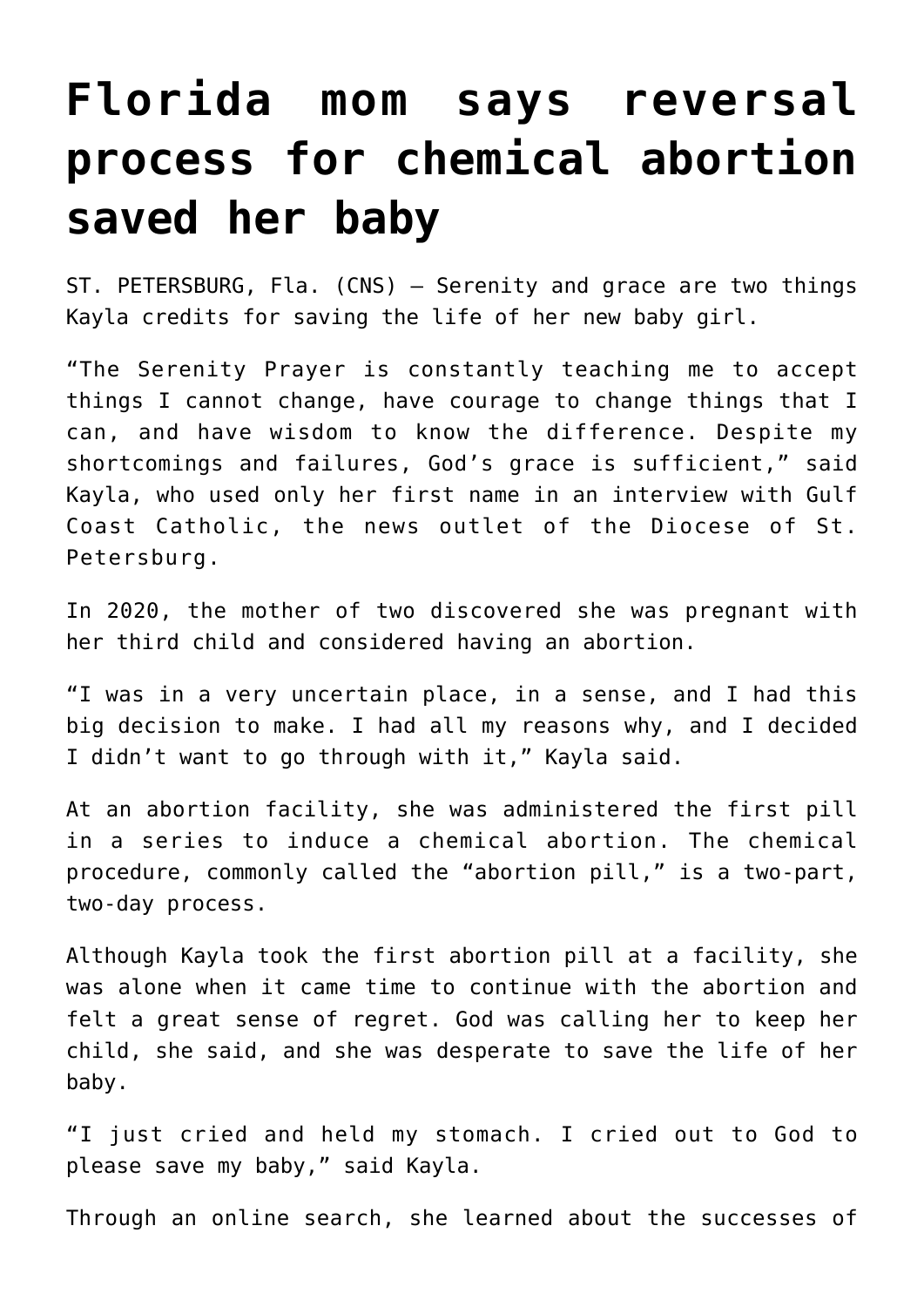the abortion pill reversal protocol, or APR. It's a way to counter the first abortion pill using a decades-old treatment utilized to prevent miscarriages by prescribing women progesterone.

"There's hope. Taking that first abortion pill doesn't mean you have to continue the abortion. It's definitely possible and probable to save the pregnancy," said Angela Bumpus, a women's health nurse practitioner at LifeChoices Family Medical Clinic in Lutz, Florida.

The clinic is part of a network of pregnancy rescue providers across the country, on call 24/7. Through a helpline, women are connected to local providers who start them on the APR process. The care continues with months of doctor visits to assess both the mom's and the baby's health.

Robyn Palmeri, a sonographer at LifeChoices Family Medical Clinic, was the first to show Kayla images of her baby.

"For most women, when they come to my ultrasound room, it's the first time they see a live image of their baby and hear the heartbeat," said Palmeri. "When I showed Kayla her baby, she was elated. She asked if the baby was OK and when I told her the baby was OK, she was happy and peaceful."

Serenity Grace was born in January 2021.

"I had a happy, healthy, perfect baby girl. It works; the proof is in the pudding. God was with me every step of the way," said Kayla.

"If God hadn't stepped in and moved my heart to change my mind, my baby wouldn't be here today, because I would have followed right through with my decision," she said. "She's a blessing to our family, we're just so grateful to have her. And so grateful that he's a giver of life."

To learn more about the abortion pill reversal protocol, go to